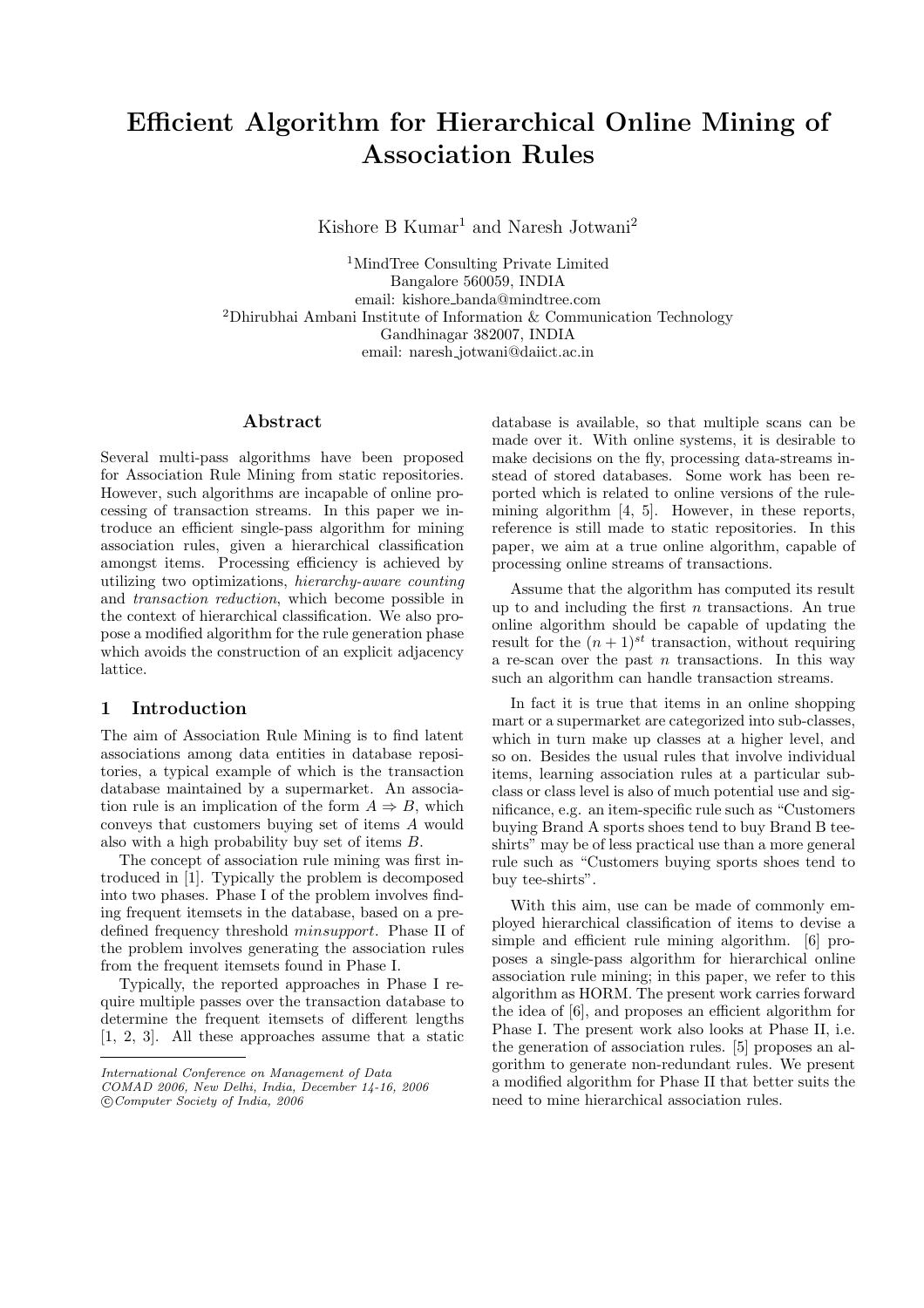# 2 Theory

## 2.1 Basic concepts and problem formulation

Hierarchical classification of data means that the items which make up a transaction are categorized into classes, sub-classes, and so on. Evidently it is possible to mine for two types of rules: an item-specific rule such as "Customers buying soap of brand A tend to buy canned soup of brand B", or a more general rule such as "Customers buying soaps tend buy canned soup". The latter is an association on classes or subclasses, rather than on individual items.

Let  $I$  be the set of all items stored in, say, a typical supermarket. We suppose that, at each level of classification, a fixed number M of classes, sub-classes or items are present. At the root level we have classes  $C_1, C_2, C_3 \ldots C_M$ . At the next level, for a class  $C_k$ , we will have the M sub-classes  $C_{k1}, C_{k2} \ldots C_{kM}$ . For  $|I| = 20000$ , and with  $M = 12$ , for example, we will need four levels of classification; the last level will contain individual items stored in transaction, which will be coded as  $C_{jklm}$ , i.e. one index for each level of classification.

A hierarchical association rule is an implication of the type  $X \Rightarrow Y$  where X, Y are disjoint subsets of the sub-classes of some  $C_{\alpha}$ , the parent class of X and Y. As usual, support for association rule  $X \Rightarrow Y$  is defined as the fraction of transactions in the transaction database which contain  $X \cup Y$ ; confidence of the rule is defined as the fraction of transactions containing  $X$  which also contain  $Y$ . We denote the support and confidence of rule  $X \Rightarrow Y$  as  $supp(X \Rightarrow Y)$  and  $conf(X \Rightarrow Y)$  respectively. We may also write XY to represent  $X \cup Y$ .

Subsets of sub-classes of class  $C_{\alpha}$  are elements of the power-set of the set of sub-classes of  $C_{\alpha}$ . For a given class  $C_{\alpha}$ , the counts of all subsets occurring in the transaction database are stored in an integer array, called count array, of size  $2^M$ . The natural bitmap representation of a subset can be used directly as the index of the corresponding cell in the count array [6]. Note that these bitmaps also form the so-called adjacency lattice, which are used in Phase II to generate non-redundant rules.

M denotes the number of sub-classes of each class in the hierarchical classification tree; we may refer to  $M$  as the *degree of classification*.  $C$  denotes the height of the classification tree, assumed to be regular with degree M. Individual items make up leaf nodes of the tree, and the path from the root to a leaf node makes up the code of the corresponding item. Therefore  $C$  is also the item code length of the classification scheme employed.

The string  $X_1X_2 \ldots X_C$  denotes a particular class, sub-class or item code, where each  $X_i$  is either the asterisk ∗, or a classification symbol denoting a class or sub-class at level i. The notation scheme used is the following:

- 1. The root node of the classification tree is coded by a string of asterisks of length C.
- 2. An item (leaf node in the classification tree) is coded as  $X_1X_2 \ldots X_C$ , where  $\forall i, X_i \neq *$ .
- 3. An intermediate class or sub-class in the tree at level *i* is coded as  $X_1 \ldots X_i *_{i+1} \ldots *_{C}$ , i.e. *i* classification symbols followed by  $C - i$  asterisks.

## 2.1.1 HORM Algorithm

From the classes and sub-classes which make up the classification tree, the user selects a set of classes of interest [6], to be denoted here as SIC. Association rules to be mined are of the type  $X \Rightarrow Y$  where X and Y are disjoint subsets of a class or sub-class of interest.

The problem of hierarchical association rule mining is now defined as: Find all association rules of the type  $X \Rightarrow Y$ , within each class of interest in SIC, which have a specified minimum support and confidence in the transaction database or stream.

To find associations within a class or sub-class of interest, we need to maintain counts for all its subsets. For the class  $A***$ , with  $M = 4$ , for example, we need to count the occurrences in the transaction database of all the subsets of  ${A1**}, A2**}, A3**}, A4**}.$  Clearly there are  $2^M - 1$  non-empty subset combinations for a sub-class with M elements. Therefore a count array of size  $2^M - 1$  needs to be maintained for each class or sub-class of interest.

HORM algorithm takes as input the transaction database D, and a set of classes or sub-classes of interest, denoted SIC. After one scan over the database, the count-arrays of all classes or sub-classes of interest contain the number of occurrences, i.e. support values, in the transaction database of all the subsets of the classes or sub-classes of interest. The time complexity of this algorithm is  $O(|D|K2^M)$  [6]. The memory requirement of HORM is  $K2^M$ , since each element of  $SIC$  requires an array of size  $2^M$ .

#### 2.2 Enhancements proposed

#### 2.2.1 Hierarchy-aware counting

In HORM, each transaction is checked against all the classes or sub-classes in SIC. But suppose we have two classes or sub-classes in SIC of which one is itself a sub-class of the other. In HORM, the per-transaction code is executed once for each of these elements of SIC, without taking into account this hierarchical relationship between the two. But clearly if the first iteration suggests that the current transaction does not support, say  $PQ$ \*\*, we do not need to iterate for any of its sub-class such as  $PQR*$ .

We apply this intuition to speed up the algorithm: If a transaction does not support a class or sub-class, it does not support any of its sub-classes either. We call this first enhancement hierarchy-aware counting.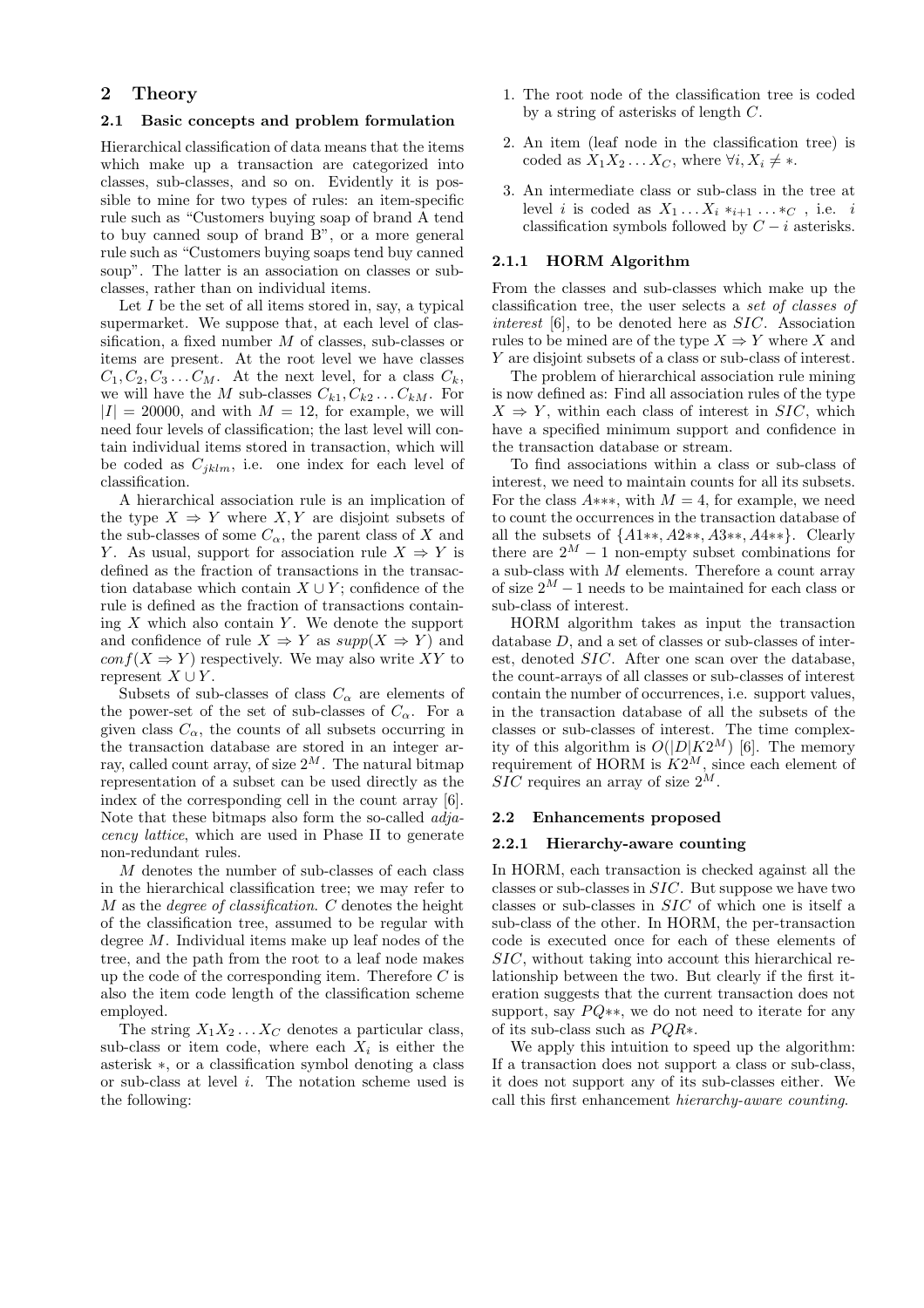## 2.2.2 Transaction reduction

This second enhancement reduces the computation within the inner loop. For every class or sub-class in SIC, HORM processes the current transaction in its entirety. However, suppose we have two classes or sub-classes in SIC which do not share an ancestordescendant relationship. Once we have matched the entire transaction against the first class or sub-class, clearly it is not necessary to again match the entire transaction against the second one as well.

Suppose A∗∗∗ and B∗∗∗ are two classes of interest, and let the current transaction T be  $\{A1Q6, A2P6, B2Q6, B1Q7, A2P7, B2P7\}$ . While T is being checked against A∗∗∗, the algorithm in fact traverses through the items of T and finds the subtransaction  $T/A*** = \{A1Q6, A2P6, A2P7\}$ , which may be called the projection of class A∗∗∗ on T.

Clearly  $T/A$ ∗∗∗ does not contain any items that belong to B∗∗∗, because the sub-classes of A∗∗∗ and B<sup>\*\*\*</sup> are disjoint. Thus we can remove  $T/A$ \*\*\* from T and pass the remaining items  $T1 = T - T/A$ \*\*\* to match against B∗∗∗. Thus the part of a transaction that is a projection of a class can be removed to obtain a reduced transaction to match against disjoint classes. We call this second enhancement transaction reduction.

### 2.2.3 Non-redundant rule generation

The version implemented in the present work is based on the basic concepts proposed in [5]. The hierarchical rule mining technique described here does not require a separate adjacency lattice of the classes or subclasses of interest. The count arrays described above can themselves be viewed as adjacency lattices used in [5], leading to very clean design and implementation.

## 3 Experimental results

We have evaluated the performances of HORM and EHORM, as well as that of the Phase II sub-problem. All the experiments are conducted using synthetic datasets, generated using the process outlined below.

The synthetic data generator described in [2] provides the basic model of the data generator used in the present work. Since we are working with hierarchically classified items rather than unclassified items, the necessary enhancements are made to the dataset generation algorithm, with an additional parameter being the classification degree M. Integer item codes are converted to hierarchical item codes by the taxonomy determined by  $M$ . Parameters for the synthetic hierarchical data generator are listed in Table 1.

Figure 1 shows the performance of HORM and EHORM with varying  $M$ , the classification degree. Other parameters are fixed at  $T = 5$ ,  $I = 5$ ,  $D = 100k$ ,  $N = 1000$ , and  $|L| = 500$ . Execution times are seen to increase with increasing  $M$ , due to the fact that the

| Parameter      | Description                        |
|----------------|------------------------------------|
|                | Average transaction size           |
|                | Average size of frequent class-set |
| $\overline{D}$ | Number of transactions in database |
| M              | Classification degree              |
| L              | Number of frequent class-sets      |
|                | Number of items                    |

Table 1: Parameters of the synthetic data generator



Figure 1: Runtime as a function of M

classification tree grows horizontally with increasing M, reducing its height but increasing the number of iterations while accessing the count array.

Figure 2 shows the variation of execution times of EHORM and HORM with varying  $T$ , the average transaction size, with the other parameters fixed at  $I = 5, D = 100k, N = 2000, |L| = 500, \text{ and } M = 6.$ Figure 3 shows the execution times with varying  $I$ , the average frequent class-set size.

The number of association rules generated, while varying the confidence threshold  $minconf$ , has been collected for three types of datasets. The aggregate obtained results are shown in Figure 4. As expected, the number of rules generated is seen to decrease with increasing *minconf*, as that value is varied from 0.6 to 1.0.

The redundancy analysis is carried out by considering the redundancy ratio as the ratio of total rules that could have been generated, without the redundancy check being applied, to the essential or non-redundant rules finally generated.



Figure 2: Runtime as a function of T